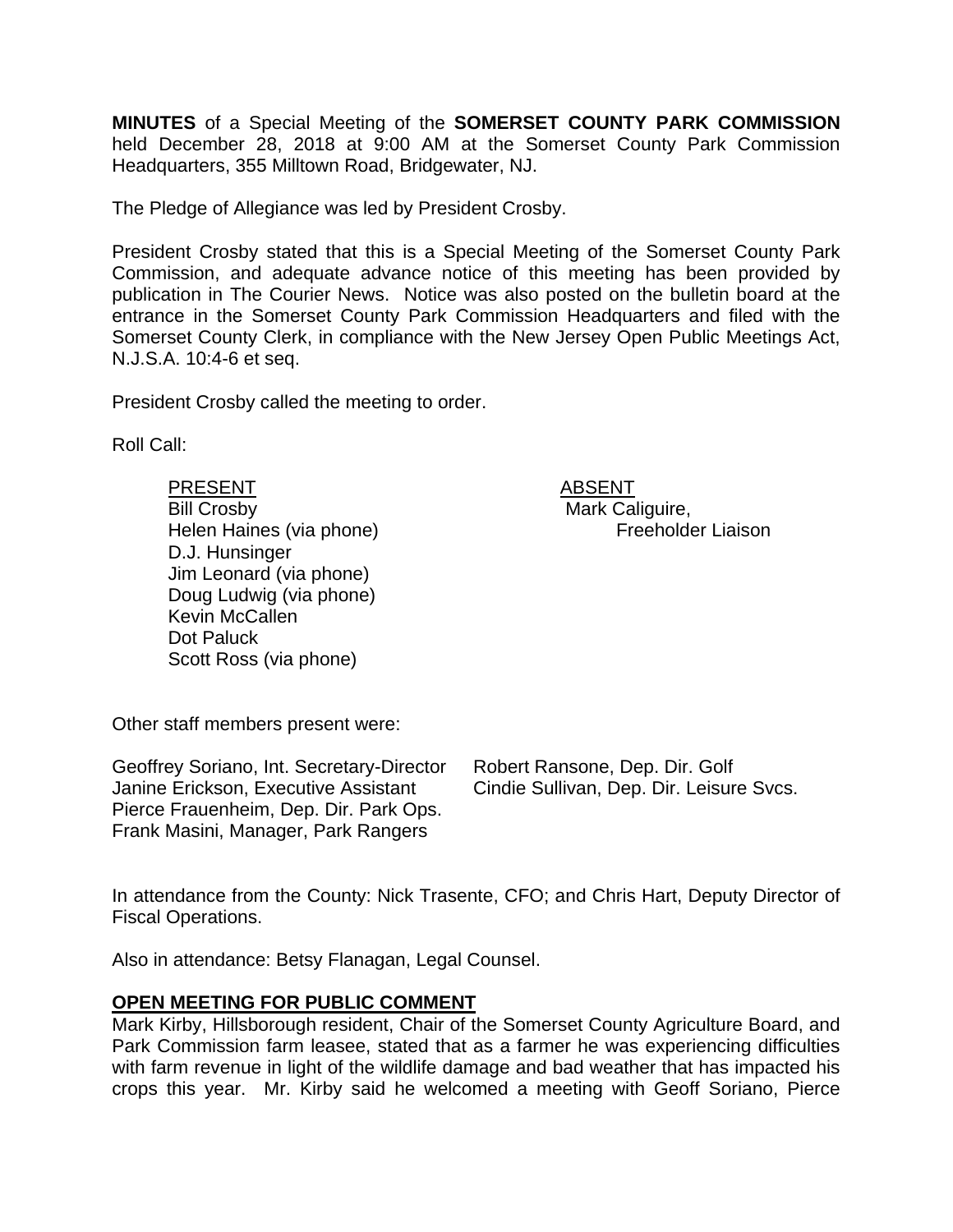Frauenheim and Janine Erickson to discuss his concerns and find a way to move forward that is amenable to all involved.

Barry Quick, owner of Beekman Homestead Farm and Park Commission farm leasee, reiterated the sentiments made by Mr. Kirby and is also looking for some change in the process to make leasing farmland from the Commission beneficial to the farmers that are struggling with issues out of their control.

Steve Zamek and Jim Laine, both Park Commission farm leasees, also addressed the Commission regarding the significant damage wildlife is having on their crops. Mr. Zamek stated that lowering the minimum bids for farm parcels should be considered to make farming Park Commission property a profitable situation. Mr. Laine stressed the need for addressing the wildlife issue.

## **APPROVAL OF THE MINUTES**

President Crosby called for the approval of the minutes of the last regular meeting held December 13, 2018. Moved by Commissioner Hunsinger; seconded by Commissioner Paluck. YEAS: Commissioners Haines, Hunsinger, Leonard, Ludwig, McCallen, Paluck, Ross, and President Crosby. NAYES: None. ABSENT: None.

## **APPROVAL OF BILLS FOR PAYMENT**

The following resolutions were moved by Commissioner Paluck; seconded by Commissioner Hunsinger. YEAS: Commissioners Haines, Hunsinger, Leonard, Ludwig, McCallen, Paluck, Ross, and President Crosby. NAYES: None. ABSENT: None.

#### **Resolution R18-297 - Payment of Claims**

Resolution authorizing payment of bills for \$321,140.19 comprised of check numbers 14657-14727 and 14733-14786.

# **Resolution R18-298 – Authorizing Additional Funds for Previously Awarded Contracts**

Resolution authorizes additional funding for previously awarded contracts.

## **Resolution R18-299 – Cancelling and Amending of Certification of Funds for Previously Awarded Contracts**

Resolution cancels and amends certification of funds for previously awarded contracts.

# **CONSENT AGENDA**

#### **RESOLUTIONS**

The following resolutions were moved by Commissioner McCallen; seconded by Commissioner Hunsinger. YEAS: Commissioners Haines, Hunsinger, Leonard, Ludwig, McCallen, Paluck, Ross, and President Crosby. NAYES: None. ABSENT: None.

#### **Resolution R18- 300 – Authorizing Transfer of Appropriations**

Resolution authorizes transfer of excess funds to OE accounts with insufficient funds.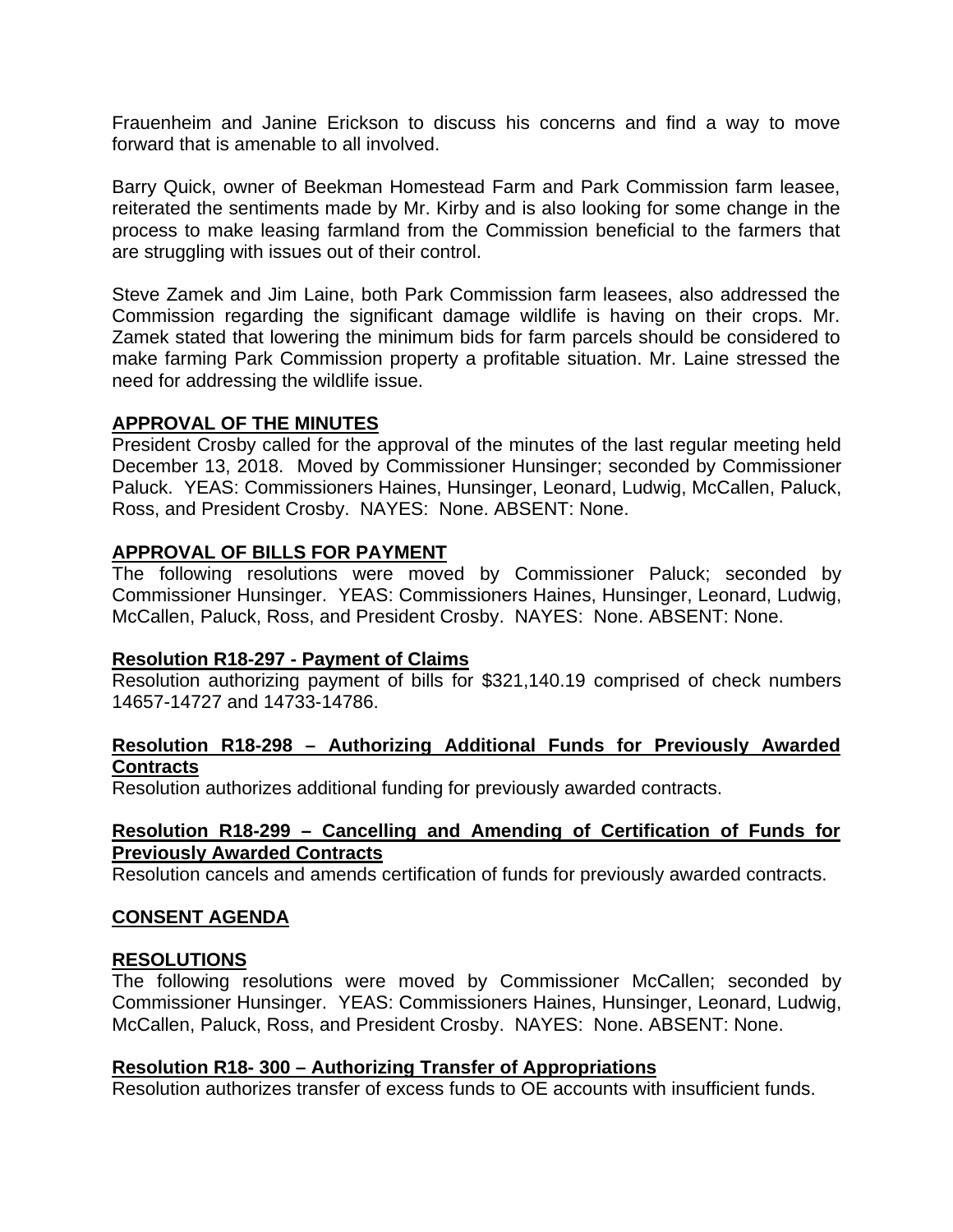# **Resolution R18-301 – Cancellation of Appropriations**

Resolution authorizes cancellation of appropriations.

# **Resolution R18-302 – Award of Two Farm Licenses**

Resolution awards License Agreements to Yablonsky Farm for Rezem Parcel (\$2,152.00) and Deer Run Farm for Milich North Parcel (\$650.00) as they meet the requirements of the specifications for a five-year period beginning January 1, 2019 and ending December 31, 2023. There were no bids received for Hillsborough Parcel, Mettlers North Parcel, Thompson Pleasantview Parcel, and Kanach River Parcel. These parcels will be rebid.

## **Resolution R18-303 – Award of One Year Contract for Health Benefits Services**

Resolution awards a contract to Assured Partners.

#### **Resolution R18-304 – Appointing Park Commission Director**

Resolution awards a five year contract to Geoffrey D. Soriano as Director of the Somerset County Park Commission.

Geoff thanked the Commission for the opportunity to serve as Director of the Park Commission.

#### **ADDITIONAL COMMENTS**

Nick Trasente, CFO, stated that over the past two weeks efforts intensified to determine how to end the year without being in a deficit. The two resolutions, R18-300 for transfer of appropriations and R18-301 for cancellation of appropriations, that were passed at this meeting will meet the needs necessary to address shortages in operating budgets and end the year with a slight surplus.

The Park Commission finished 2018 with \$1.1million less in revenue as compared to 2017 with \$250,000.00 from the loss of anticipated revenue from sales from Golf Pro Shop items.

Nick also discussed the pitfalls of relying on yearend presales to meet current year revenue goals and that the Commission should try to anticipate less and less of those type of revenues as we have more successful revenue years going forward.

A motion to adjourn the meeting at 9:15 a.m. was moved by: Commissioner Hunsinger; seconded by: Commissioner McCallen. YEAS: Commissioners Haines, Hunsinger, Leonard, Ludwig, McCallen, Paluck, Ross, and President Crosby. NAYES: None. ABSENT: None.